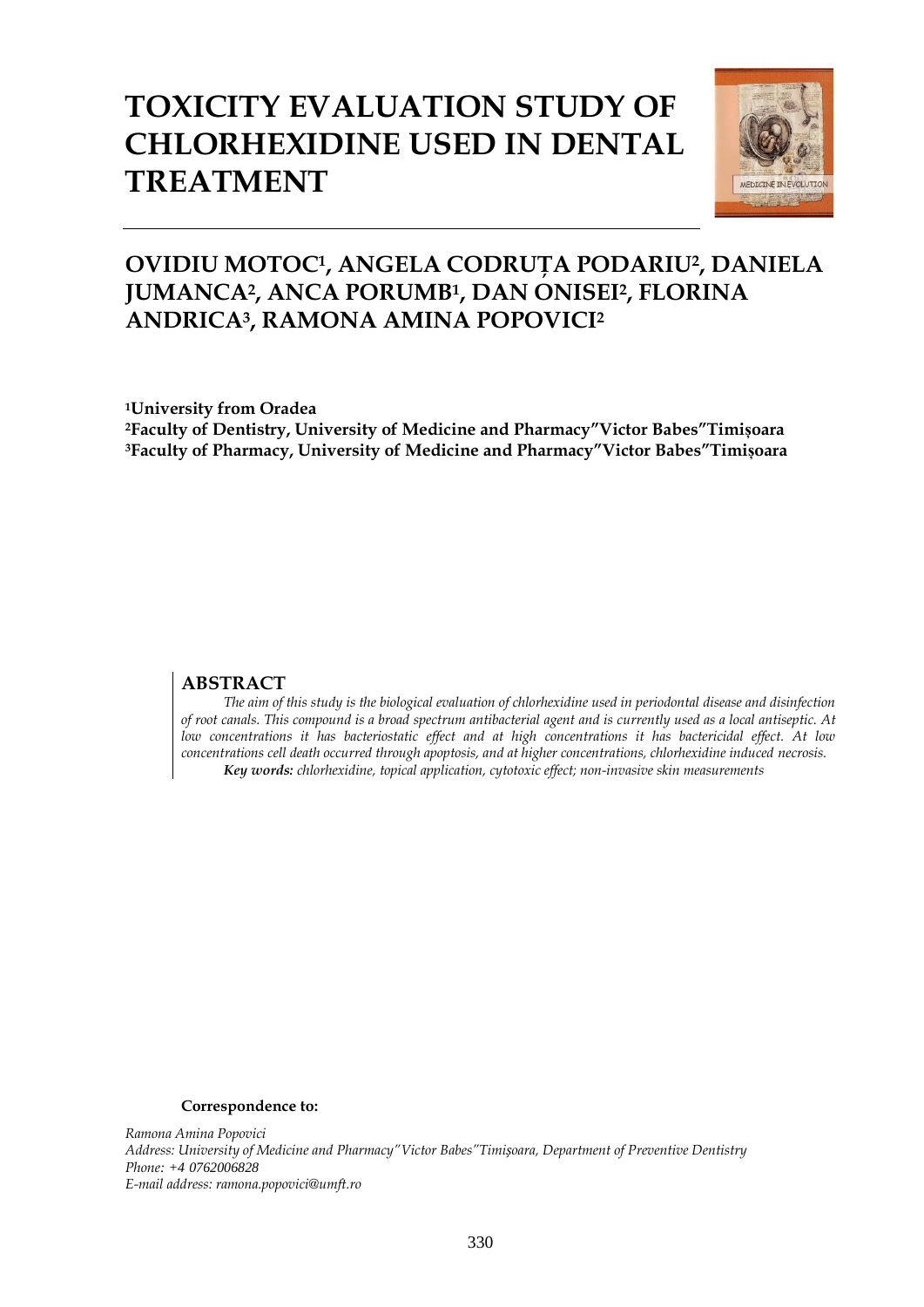#### **INTRODUCTION**

Chlorhexidine is a cationic synthetic molecule that contains in his structure 2 cycles of 4-chloro- and 2 biguanide groups united by a central chain of hexamethylene (Figure 1). This compound is known as a broad

spectrum antibacterial agent and currently is used as a local antiseptic [1,2]. At low concentrations has bacteriostatic effect and bactericidal at high concentrations [3].



Clorhexidina *Figure 1. Chemical structure of chlorhexidine*

As a therapeutic recommendation, chlorhexidine is used to reduce the formation of dental plaque, gingivitis and disinfection of root canals. After administration, chlorhexidine is absorbed at oral mucosa and gastrointestinal level. It is metabolized in the liver and it's eliminated in the urine [4].

Regarding the toxicity of this compound in vitro and in vivo exist a considerable number of studies that shows an increased interest of researchers in this subject, but the toxic mechanism of action is incompletely understood. In a study carried out on a fibroblasts cell line isolated from mouse (L929), they were exposed to different concentrations of chlorhexidine (from 0.000025% to 0.016% by weight) for 24 h. At low concentrations (up to 0.002%) occurred cell death through apoptosis, and at higher concentrations, chlorhexidine induced fibroblasts necrosis. The results of this study indicated that the mechanism of action may involve the endoplasmic reticulum [5].

Giannelli M and his collaborators proposed checking the effects of different concentrations of chlorhexidine digluconate (form that is found in most dental products) on the viability of cell lines osteoblasts, fibroblasts and endothelial cells and mechanism of action involved. The results have indicated proapoptotic effect of dozo- and tempo-dependent solution especially if osteoblast effect associated with disruption of mitochondrial function, increasing intracellular calcium ions and oxidative stress [3].

Chlorhexidine had showed a cytotoxic effect on cells isolated from Chinese hamster ovary. At low concentrations, chlorhexidine took proapototic effect and necrotic effect at high concentrations [1].

Salim and his co-authors have demonstrated its efficacy as an antifungal agent against Candida spp species [6].

The potential toxic effect of chlorhexidine has been studied on different types of normal cell lines, which are found in oral cavity, evaluating the toxicity of this compound in vivo after 8 days by oral gavage / 1 time / day of 3 ml solution chlorhexidine digluconate 0.12% on Wistar rats. The results indicated an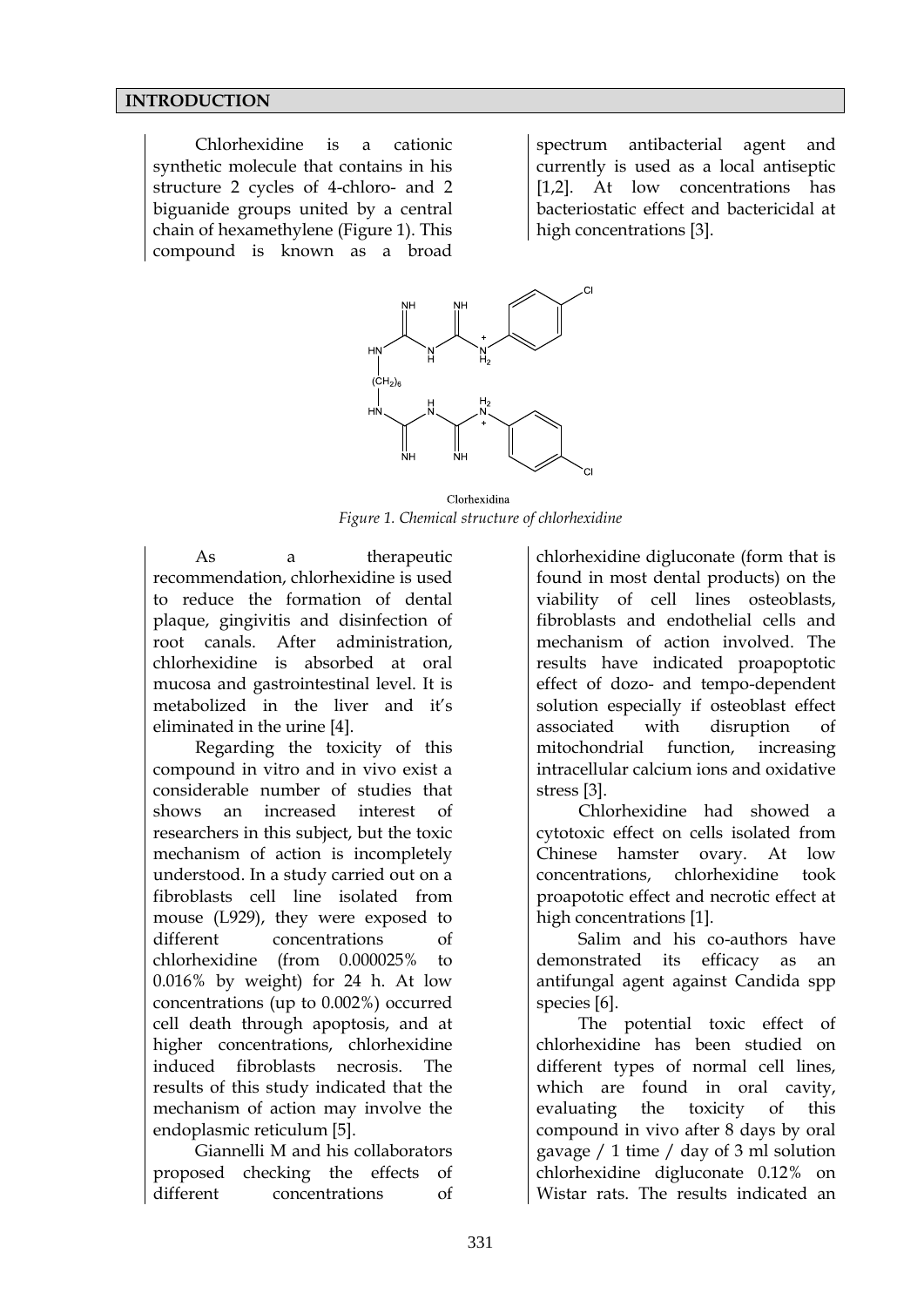increase of defects at DNA level of leukocyte and kidney cells, they represent potential targets of toxic action of chlorhexidine digluconate [4].

So far no attention was paid to the effects of chlorhexidine solution in

#### **MATERIAL AND METHODS**

SKH1 mice were obtained from Charles River Germany, female, 12 weeks. SKH1 mice were divided in 5 groups (4 mice/group): for each group mice were topically exposed to active agent, 1 application/day during 5 days. The solutions of chlorhexidine digluconat 2% from PPH CERKAMED.

All experimental procedures performed in this experiment were performed according to the Directive 2010/63/EU regarding the animal protection.

*Non-invasive skin measurements* 

Determination of melanin and erythema values, markers with an important role in evaluating lesions in the skin were obtained with a Multiprobe Adapter System (MPA5) from Courage-Khazaka, Germany. The measurements of erythema were obtained by means of the MPA5

### **RESULTS AND DISCUSSIONS**

This research was conducted on SKH1 mice in order to evaluate the effects of chlorhexidine digluconate 2%. The compound was topically applied on the dorsal side of the mice and were measured physiological skin

the skin, where the solution comes into contact with skin. The objective of this study was to verify the effects of chlorhexidine gluconate solution (2%) on physiological parameters in mice skin after topical application SKH 1.

Mexameter® MX 18 probe, as quantitative results regarding erythema (haemoglobin) subjected to toxicological evolution. The units for erythema and melanin were determined by a spectrophotometer evaluation.

The haemoglobin values for erytema were measured using 2 wavelengths: 560nm (green) and 660 nm (red) and for melanin also at two wavelengths: 660 nm (red) and 880 nm (infrared) [7-10].

*Statistical analysis*

Data were analyzed using paired Student's *t* tests or One-way Anova followed by Bonferroni's post-tests were used to determine the statistical difference between experimental and control groups; \*, \*\* and \*\*\* indicate p<0.05, *p*<0.01 and *p*<0.001.

parameters with the help of a noninvasive techniques.

The first evaluation, macroscopic evaluation indicated the presence of both redness and skin dryness in the mice treated with the solution.



*Figure 2. Melanin and erythema measurements prior to application, 30 minutes after application, 60 minutes respectively after application over the course of 5 days*